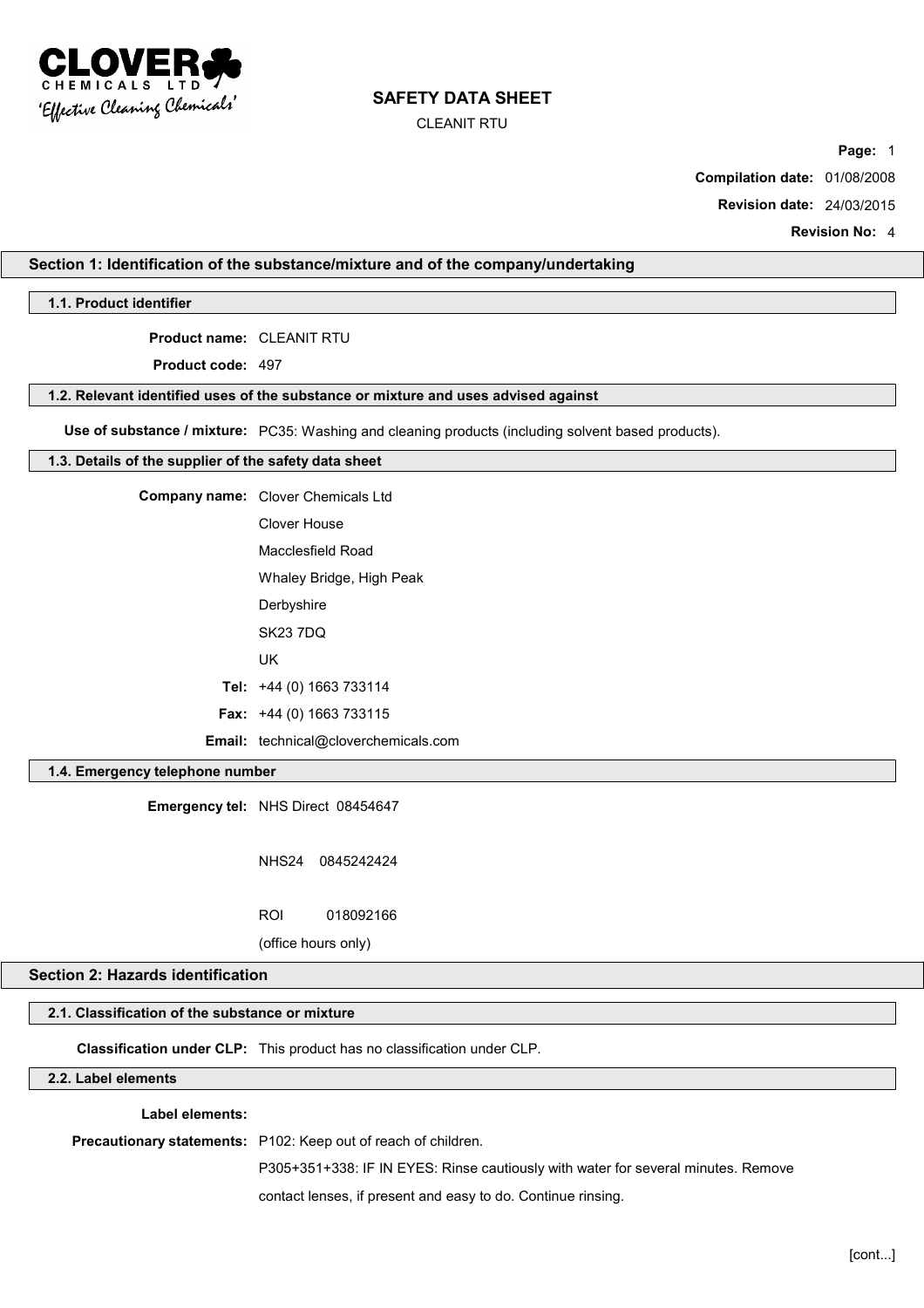### CLEANIT RTU

**2.3. Other hazards**

**PBT:** This product is not identified as a PBT/vPvB substance.

### **Section 3: Composition/information on ingredients**

**3.2. Mixtures**

### **Section 4: First aid measures**

### **4.1. Description of first aid measures**

**Skin contact:** Rinse skin with water.

**Eye contact:** Bathe the eye with running water for 15 minutes.

**Ingestion:** Wash out mouth with water. If conscious, give half a litre of water to drink immediately.

### **4.2. Most important symptoms and effects, both acute and delayed**

**Skin contact:** No symptoms.

**Eye contact:** There may be irritation and redness.

**Ingestion:** No symptoms.

**Inhalation:** No symptoms.

#### **4.3. Indication of any immediate medical attention and special treatment needed**

**Immediate / special treatment:** Not applicable.

#### **Section 5: Fire-fighting measures**

**5.1. Extinguishing media**

**Extinguishing media:** Suitable extinguishing media for the surrounding fire should be used.

### **5.2. Special hazards arising from the substance or mixture**

**Exposure hazards:** In combustion emits toxic fumes of carbon dioxide / carbon monoxide.

**5.3. Advice for fire-fighters**

**Advice for fire-fighters:** Wear self-contained breathing apparatus.

#### **Section 6: Accidental release measures**

## **6.1. Personal precautions, protective equipment and emergency procedures**

**Personal precautions:** Refer to section 8 of SDS for personal protection details. Turn leaking containers leak-side up

to prevent the escape of liquid.

### **6.2. Environmental precautions**

**Environmental precautions:** Do not discharge into drains or rivers. Contain the spillage using bunding.

### **6.3. Methods and material for containment and cleaning up**

**Clean-up procedures:** Transfer to a suitable container.

**Page:** 2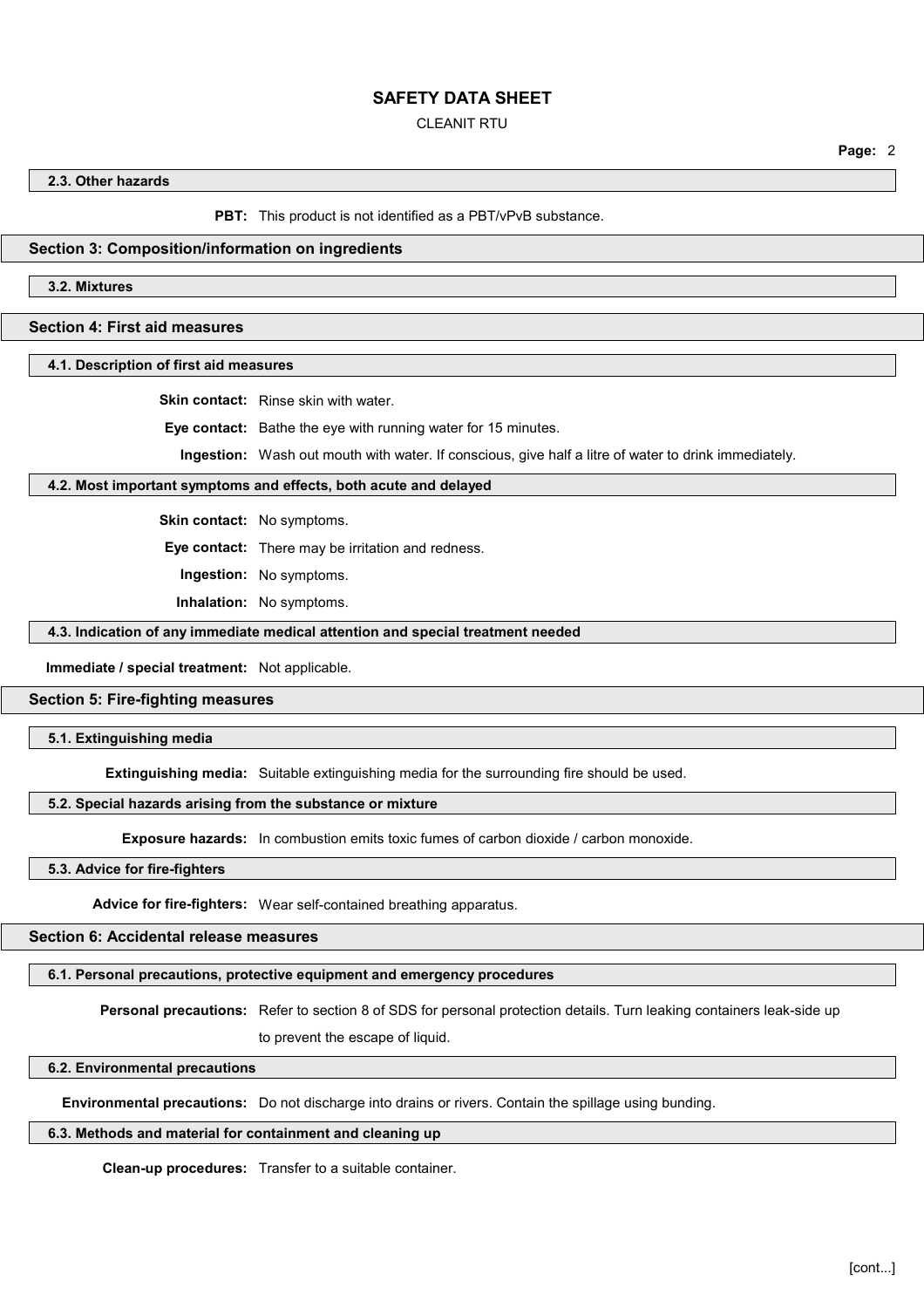### CLEANIT RTU

**Page:** 3

#### **6.4. Reference to other sections**

**Reference to other sections:** Refer to section 8 of SDS.

### **Section 7: Handling and storage**

### **7.1. Precautions for safe handling**

### **7.2. Conditions for safe storage, including any incompatibilities**

**Storage conditions:** Keep container tightly closed.

**Suitable packaging:** Stainless steel. Teflon. Polyethylene. Glass.

**7.3. Specific end use(s)**

**Specific end use(s):** No data available.

**Section 8: Exposure controls/personal protection**

**8.1. Control parameters**

**Workplace exposure limits:** No data available.

**DNEL/PNEC Values**

**DNEL / PNEC** No data available.

**8.2. Exposure controls**

**Respiratory protection:** Respiratory protection not required.

### **Section 9: Physical and chemical properties**

# **9.1. Information on basic physical and chemical properties**

| <b>State: Liquid</b>                                 |                                                  |                                                     |                               |
|------------------------------------------------------|--------------------------------------------------|-----------------------------------------------------|-------------------------------|
|                                                      | <b>Colour:</b> Turquoise                         |                                                     |                               |
|                                                      | <b>Odour:</b> Pleasant                           |                                                     |                               |
| <b>Evaporation rate: Moderate</b>                    |                                                  |                                                     |                               |
|                                                      | <b>Oxidising:</b> Non-oxidising (by EC criteria) |                                                     |                               |
| <b>Solubility in water: Soluble</b>                  |                                                  |                                                     |                               |
|                                                      | <b>Viscosity: Non-viscous</b>                    |                                                     |                               |
| Boiling point/range°C: 100                           |                                                  | Melting point/range°C: 0                            |                               |
| <b>Flammability limits %: lower:</b> Not applicable. |                                                  |                                                     | <b>upper:</b> Not applicable. |
| <b>Flash point<sup>°</sup>C:</b> Not applicable.     |                                                  | <b>Part.coeff. n-octanol/water:</b> Not applicable. |                               |
| Autoflammability <sup>°</sup> C: Not applicable.     |                                                  | Vapour pressure: Not applicable.                    |                               |
| <b>Relative density: 1.002</b>                       |                                                  | <b>pH: 10</b>                                       |                               |
| $VOC$ g/l: $0$                                       |                                                  |                                                     |                               |

**9.2. Other information**

**Other information:** No data available.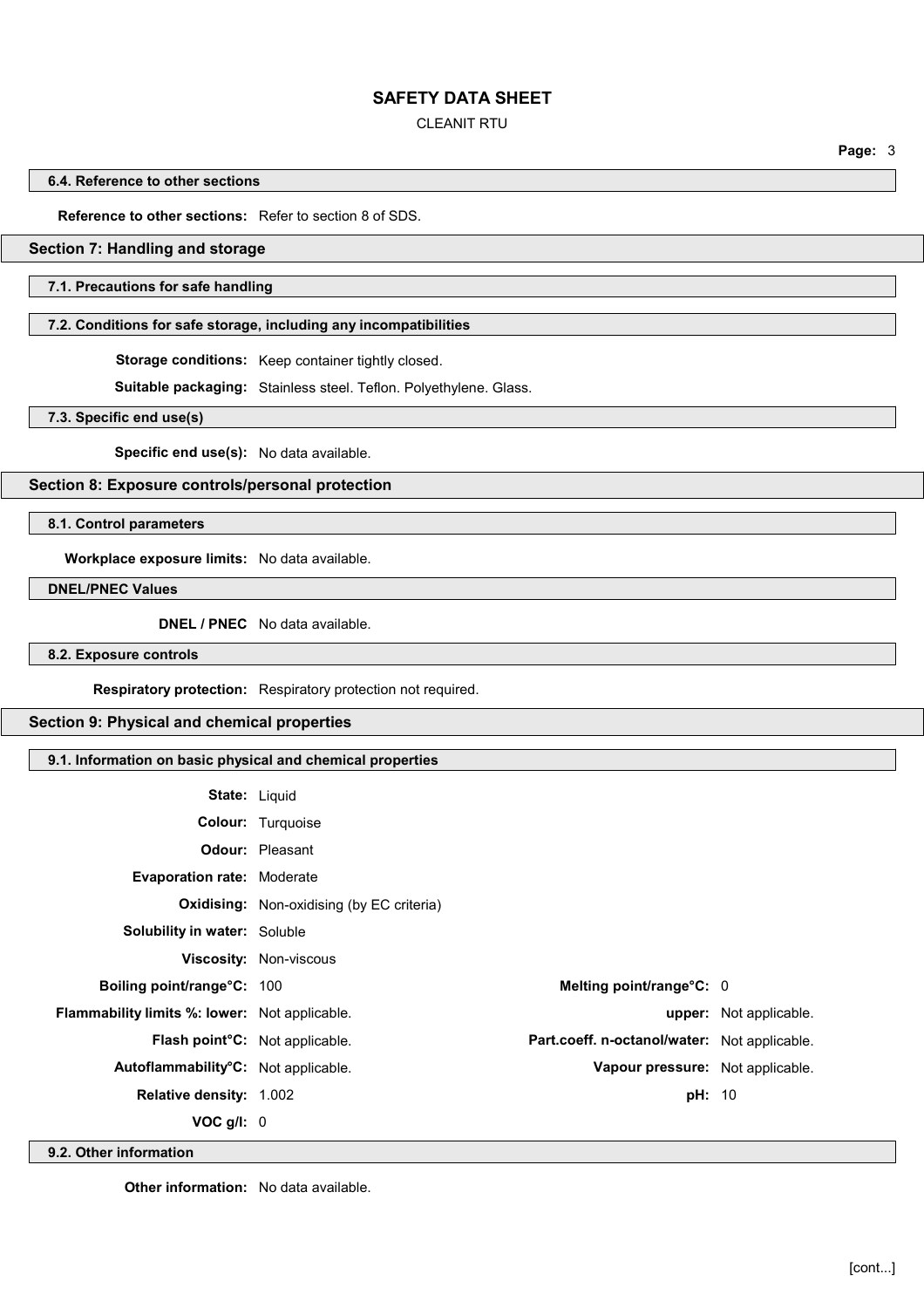### CLEANIT RTU

#### **Section 10: Stability and reactivity**

**10.1. Reactivity**

**Reactivity:** Stable under recommended transport or storage conditions.

**10.2. Chemical stability**

**Chemical stability:** Stable under normal conditions.

#### **10.3. Possibility of hazardous reactions**

**Hazardous reactions:** Hazardous reactions will not occur under normal transport or storage conditions.

**10.4. Conditions to avoid**

**10.5. Incompatible materials**

#### **10.6. Hazardous decomposition products**

**Haz. decomp. products:** In combustion emits toxic fumes of carbon dioxide / carbon monoxide.

#### **Section 11: Toxicological information**

### **11.1. Information on toxicological effects**

**Toxicity values:** No data available.

#### **Symptoms / routes of exposure**

**Skin contact:** No symptoms.

**Eye contact:** There may be irritation and redness.

**Ingestion:** No symptoms.

**Inhalation:** No symptoms.

# **Section 12: Ecological information**

**12.1. Toxicity**

**Ecotoxicity values:** No data available.

### **12.2. Persistence and degradability**

**Persistence and degradability:** Biodegradable. The surfactants contained in this preperation comply with the biodegradability

criteria as laid down in regulation (EC) No.648/2004 on detergents.

**12.3. Bioaccumulative potential**

**Bioaccumulative potential:** No bioaccumulation potential.

**12.4. Mobility in soil**

**Mobility:** Soluble in water.

**12.5. Results of PBT and vPvB assessment**

**PBT identification:** This product is not identified as a PBT/vPvB substance.